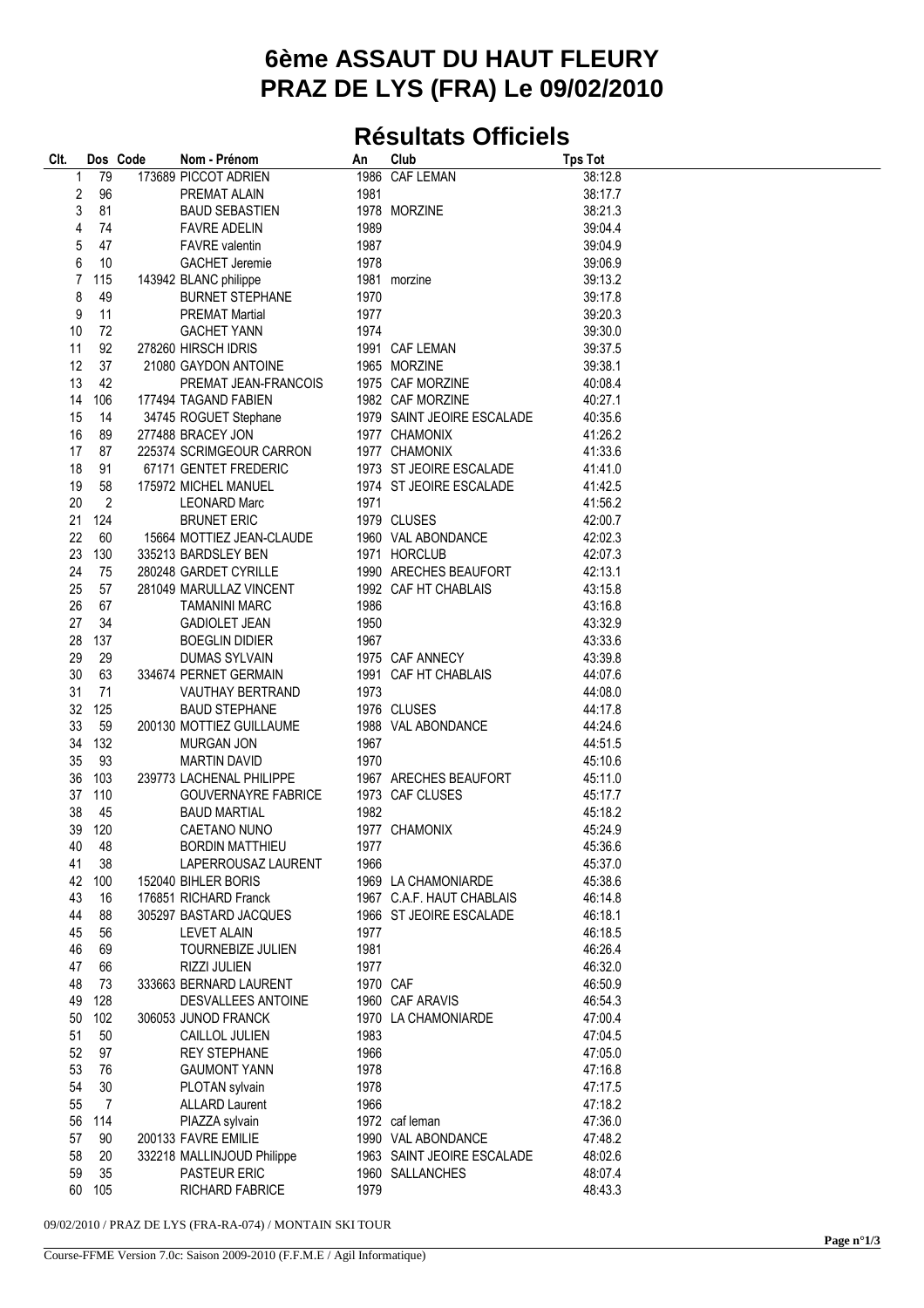| CIt.            | Dos Code |  | Nom - Prénom                  | An       | Club                       | <b>Tps Tot</b> |  |
|-----------------|----------|--|-------------------------------|----------|----------------------------|----------------|--|
| 61              | 98       |  | 256200 GENDRE Steve           |          | 1978 Licence HORS CLUB     | 49:10.9        |  |
| 62              | 107      |  | <b>VULLIEZ ALAIN</b>          | 1971     |                            | 49:27.7        |  |
| 63              | 27       |  | <b>VUATTOUX SYLVAIN</b>       | 1990     |                            | 49:30.0        |  |
|                 |          |  |                               |          |                            |                |  |
| 64              | 77       |  | <b>MIGNOT PIERRE</b>          | 1986     |                            | 49:39.4        |  |
| 65              | 80       |  | MEYER LYNDSAY                 |          | 1974 CHAMONIX              | 49:52.9        |  |
| 66              | 112      |  | PREMAT JEROME                 |          | 1966 MORZINE               | 50:25.0        |  |
| 67              | 85       |  | <b>TAVERNIER DANIEL</b>       | 1959     |                            | 50:27.0        |  |
| 68              | 68       |  | 304222 TEYPAZ DANIEL          |          | 1972 ST JEOIRE ESCALADE    | 50:31.5        |  |
| 69              | 61       |  | MUGNIER-POLLET                | 1978     |                            | 50:57.5        |  |
|                 |          |  |                               |          |                            |                |  |
| 70              | 133      |  | <b>ROCHG PAULIN</b>           | 1991     |                            | 51:09.9        |  |
| 71              | 9        |  | <b>AMARANTE MICHEL</b>        | 1960     |                            | 51:26.6        |  |
| 72              | 5        |  | <b>BUFFET Sylvain</b>         | 1977     |                            | 51:29.0        |  |
| 73              | 36       |  | 227581 MORAND GERARD          |          | 1952 PRAZ MONTAGNE         | 51:41.2        |  |
| 74              | 54       |  | LANSARD PHILIPPE              | 1969     |                            | 52:16.7        |  |
|                 |          |  |                               |          |                            |                |  |
| 75              | 118      |  | 334488 COUGOUREUX JEAN        |          | 1972 HAUT GIFFRE           | 52:32.5        |  |
| 76              | 13       |  | 13861 GIRAUD Bernard          |          | 1958 SAINT JEOIRE ESCALADE | 52:37.0        |  |
| 77              | 44       |  | <b>TAVERNIER GILBERT</b>      |          | 1958 CAF MORZINE           | 52:37.4        |  |
| 78              | 131      |  | <b>WALLIS NICK</b>            |          | 1970 CAF BRIANCON          | 52:58.4        |  |
| 79              | 116      |  | <b>MUFFAT FRANCOIS</b>        |          | 1956 MORZINE               | 53:13.2        |  |
|                 |          |  |                               |          |                            |                |  |
| 80              | 119      |  | <b>CHOMETY FABRICE</b>        | 1968     |                            | 53:24.2        |  |
| 81              | 129      |  | <b>BIDAL ALAIN</b>            |          | 1959 CAF LEMAN             | 53:24.4        |  |
| 82              | 108      |  | 333013 WOZNICA JULIEN         |          | 1980 CHAMONIX              | 53:52.0        |  |
| 83              | 18       |  | 268393 SINICIALI Julie        |          | 1983 CLUB DES SPORTS       | 53:53.7        |  |
| 84              | 126      |  | SONJOM JEAN LOUP              |          | 1951 CLUSES                | 54:03.1        |  |
|                 |          |  |                               |          |                            |                |  |
| 85              | 109      |  | FILLON VERONIQUE              |          | 1965 CAF MORZINE           | 54:21.8        |  |
| 86              | 136      |  | 203829 MICHAUD OLIVIER        |          | 1973 MORZINE               | 54:22.7        |  |
| 87              | 123      |  | <b>TOUSSAINT VINCENT</b>      |          | 1985 SALLANCHES            | 54:42.1        |  |
| 88              | 70       |  | TRINCAT FRANCIS               | 1953     |                            | 54:43.9        |  |
| 89              | 104      |  | RENAUD JEAN-MARIE             | 1972     |                            | 54:51.2        |  |
|                 |          |  |                               |          |                            |                |  |
| 90              | 32       |  | <b>COLLINET PATRICK</b>       | 1971     |                            | 55:02.2        |  |
| 91              | 28       |  | PEGOUD CAROLE                 |          | 1978 CAF ANNECY            | 55:43.1        |  |
| 92              | 15       |  | 66359 REFFET Jean Francois    |          | 1978 TEAM ISERE MONTAGNE   | 55:53.2        |  |
| 93              | 95       |  | PORRET FELIX                  | 1995     |                            | 56:04.1        |  |
| 94              | 94       |  | PORRET ALAIN                  | 1964     |                            | 56:05.4        |  |
|                 |          |  |                               |          |                            |                |  |
| 95              | 86       |  | COTTET-PUINEL                 | 1949     |                            | 56:08.1        |  |
| 96              | 62       |  | ORSAT LIONEL                  | 1967     |                            | 56:28.6        |  |
| 97              | 117      |  | <b>LOZANO PHILIPPE</b>        |          | 1969 HAUT GIFFRE           | 56:58.0        |  |
| 98              | 101      |  | CALLEIA AUDE                  | 1979     |                            | 57:39.5        |  |
| 99              | 135      |  | DA MOUTH SERGE                |          | 1962 SALLANCHES            | 57:40.4        |  |
|                 |          |  |                               |          |                            |                |  |
| 100             | 134      |  | PATOUX THIBAULT               | 1990     |                            | 58:26.1        |  |
| 101             | 21       |  | 333674 BORDIN GOFFIN Caroline |          | 1982 TEAM ISERE MONTAGNE   | 58:46.2        |  |
| 102             | 22       |  | 334151 VERNIER Sarah          |          | 1980 TEAM ISERE MONTAGNE   | 58:46.5        |  |
| 103             | 84       |  | DERONZIER ESTEBAN             | 1988     |                            | 58:58.9        |  |
| 104             | 46       |  | <b>BERT FRANCK</b>            | 1968     |                            | 59:01.8        |  |
|                 |          |  |                               |          |                            |                |  |
| 105             | 19       |  | BASTHARD-BOGAIN NADINE        | 1968     |                            | 59:05.0        |  |
| 106             | 52       |  | 334431 FERRAND LOLA           | 1995 CAF |                            | 1h01:10.9      |  |
| 107             | 40       |  | MOGE CLAUDE                   | 1969     |                            | 1h01:35.9      |  |
| 108             | 24       |  | <b>BERTI LIONEL</b>           | 1982     |                            | 1h03:23.9      |  |
| 109             | 23       |  | <b>VINÇONNEAU Gilles</b>      | 1965     |                            | 1h05:10.2      |  |
|                 |          |  | <b>PETETIN Jean Louis</b>     | 1959     |                            | 1h05:41.4      |  |
| 110             | 3        |  |                               |          |                            |                |  |
| 111             | 82       |  | <b>BOUVIER MICHEL</b>         |          | 1943 CAF CHEDDE            | 1h05:42.6      |  |
| 112             | 43       |  | <b>CHARMOT CHARLES</b>        | 1964     |                            | 1h05:46.8      |  |
|                 | 113 127  |  | 335733 MARTIN PHIL            |          | 1970 CHAMONIX              | 1h06:29.3      |  |
|                 | 114 122  |  | EYNAUDI JEAN BAPTISTE         |          | 1980 CHAMBERY              | 1h07:15.3      |  |
|                 | 115 113  |  |                               |          |                            |                |  |
|                 |          |  | DE LONGEVILLE VIOLENE         | 1981     |                            | 1h12:47.9      |  |
|                 | 116 139  |  | MANASSEH GIBRAN               | 1983     |                            | 1h12:57.2      |  |
| 117             | 6        |  | <b>DAVEAU Emilie</b>          | 1978     |                            | 1h12:58.6      |  |
|                 | 118 138  |  | DE COURTEN DAMIEN             | 1984     |                            | 1h14:12.9      |  |
| 119             | 8        |  | <b>LOHMANN Régis</b>          | 1968     |                            | 1h15:26.6      |  |
| 120 121         |          |  | SILVA GONCALO                 |          | 1980 CHAMONIX              | 1h16:19.6      |  |
|                 |          |  |                               |          |                            |                |  |
| <b>ABANDONS</b> |          |  |                               |          |                            |                |  |
|                 | 4        |  | 224601 BALTASSAT MARTIN       |          | 1989 CAF LEMAN             | Abd            |  |
|                 |          |  |                               |          |                            |                |  |
| <b>ABSENTS</b>  |          |  |                               |          |                            |                |  |
|                 | 83       |  | <b>BOULOUQUE CLAIRE</b>       | 1984     |                            | Abs            |  |
|                 | 78       |  | 200129 MOTTIEZ ROBIN          |          | 1991 VAL ABONDANCE         | Abs            |  |
|                 |          |  |                               |          |                            |                |  |

09/02/2010 / PRAZ DE LYS (FRA-RA-074) / MONTAIN SKI TOUR